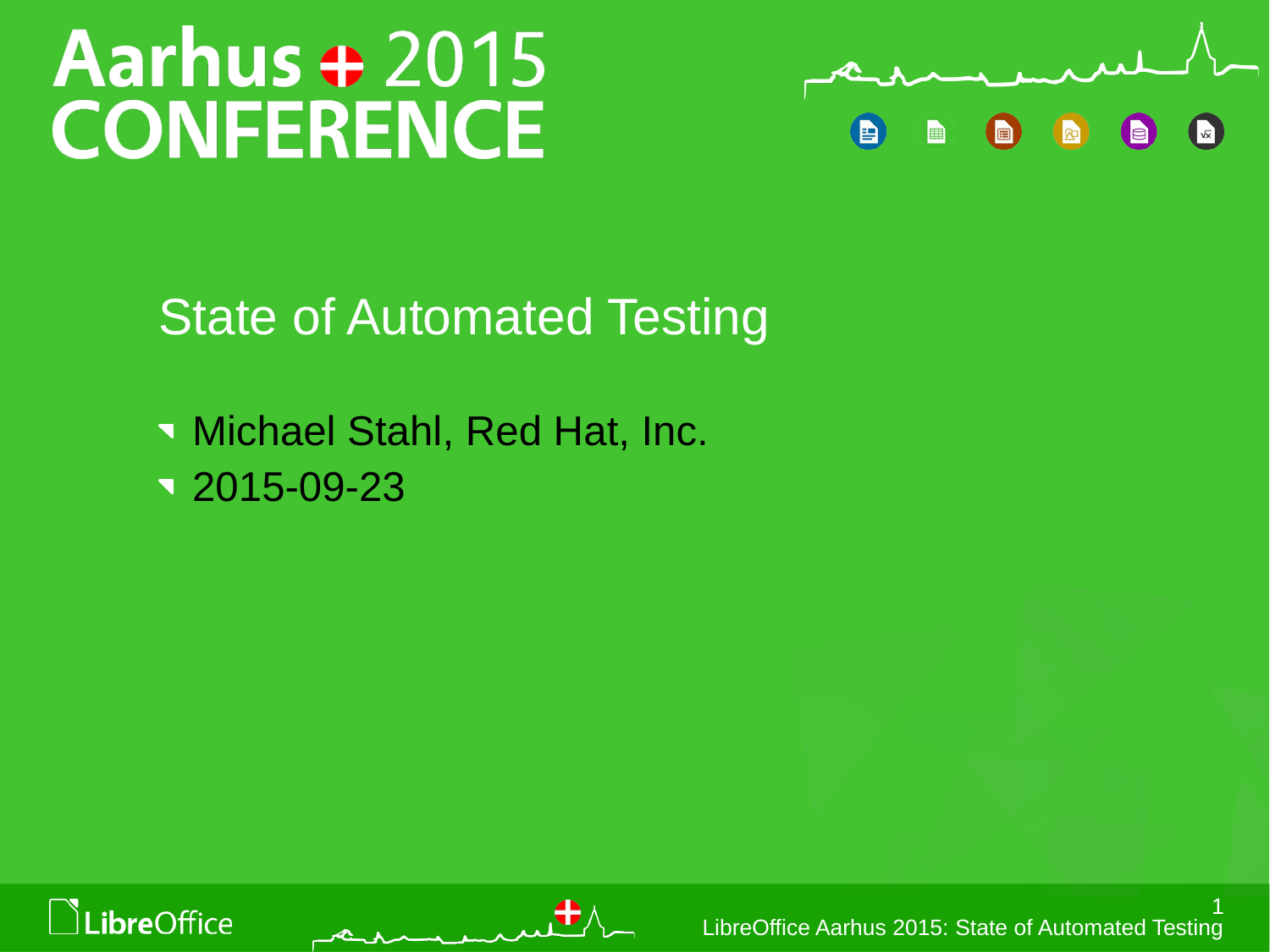

#### **Overview**

- 1. Introduction
- 2. Regression Tests Developers Run Every Day
- 3. Even More Tests



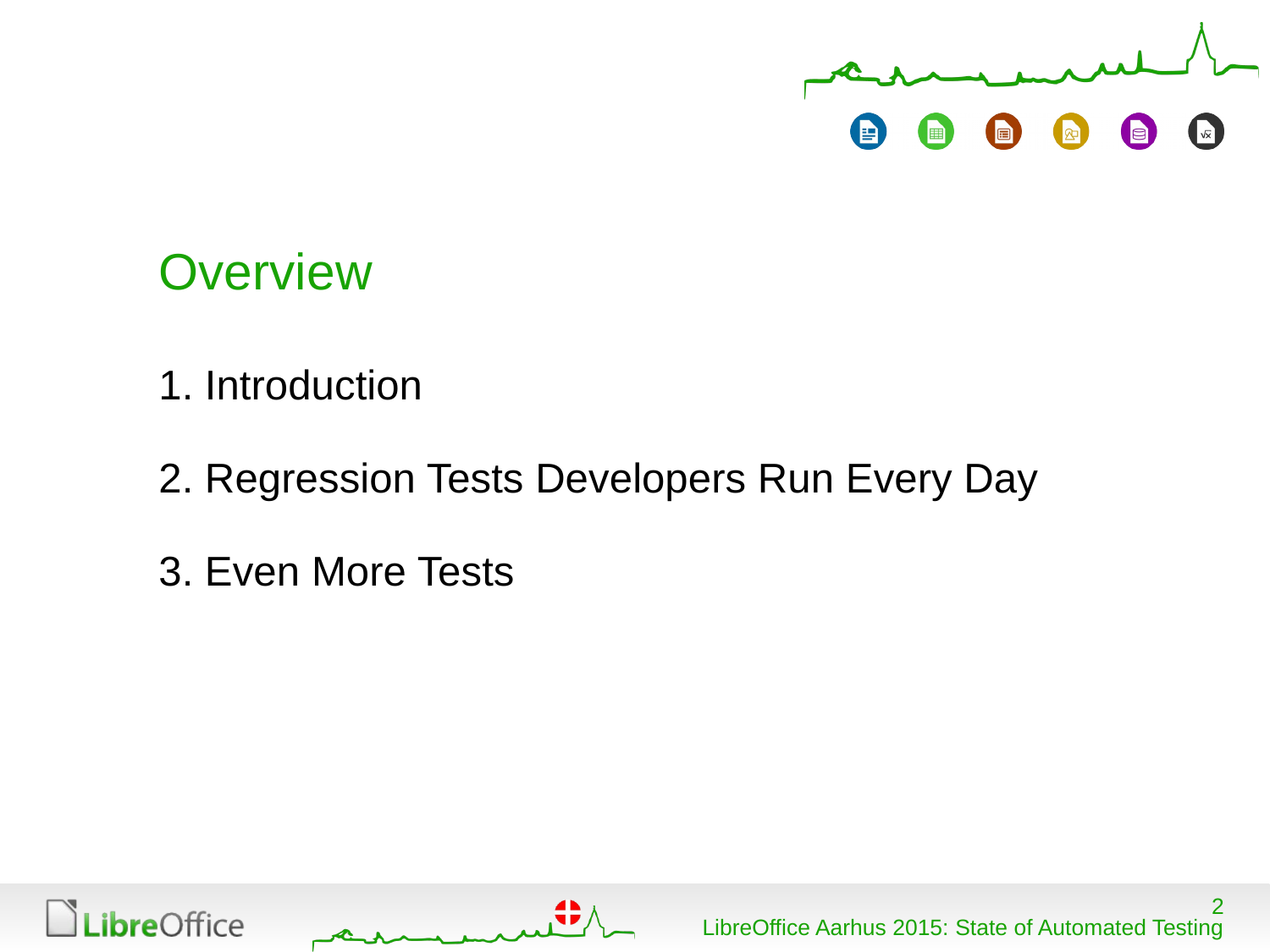

- Every release: ~10.000 commits, ~1 million LOC changed
- **Regressions?**
- **Automated testing**
- Goal: developers find bugs before they push them to master

*"Your developers—or worst case, test organization—produce tests." —* Michael Klepikov



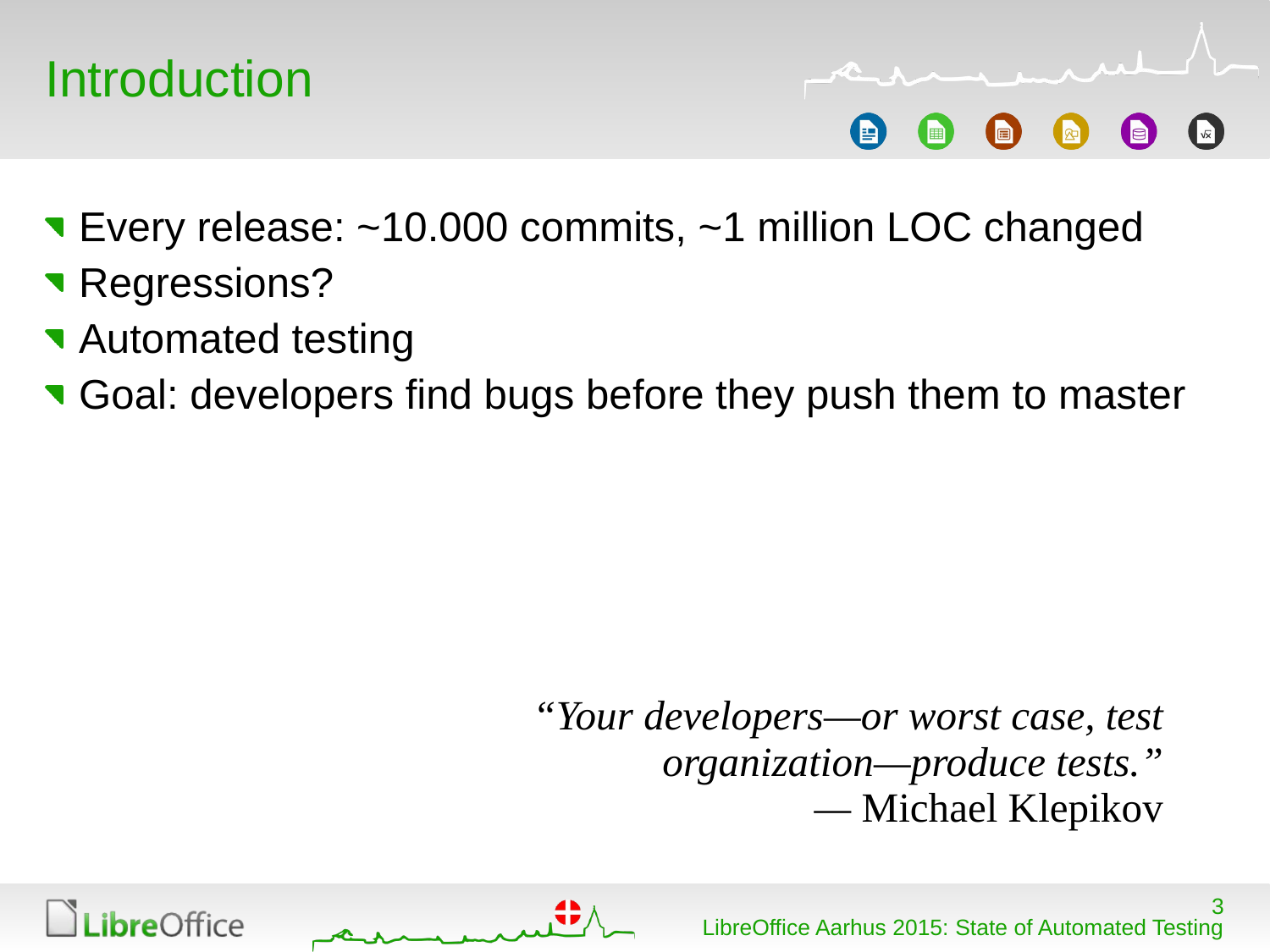## **Requirements**

**T** Goal: developers find bugs before they push them to master

- **Requirements** 
	- **Standard unit test libraries**
	- **Nust be run as part of standard build make check**
	- Reliable avoid false positives
	- **T**Fast
	- **Good defect localization**
	- **Debuggable**



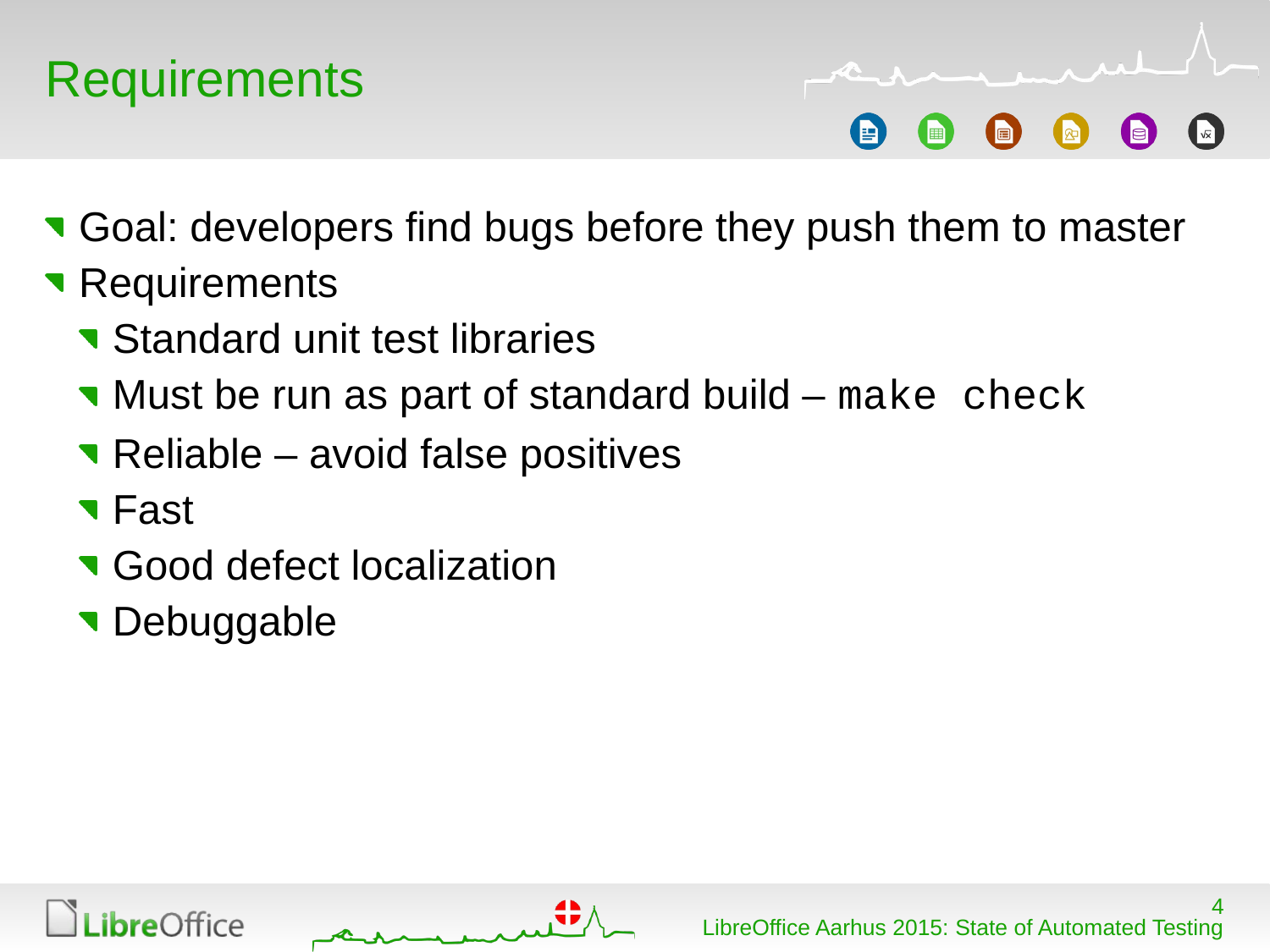# CppUnit Tests

- $\bullet$  C++
- **Standard CppUnit library (Thanks to Markus Mohrhard)**
- **In-process (except smoketest)**
- **Kinds:** 
	- **Vertal Unit tests** 
		- **C++ classes**
		- **T** Components via UNO API
	- Integration tests
		- **T** Filter crash-tests (CVE-tests)
		- **T** Filter tests
		- **T** Etc.

**bre**Office

**System tests: smoketest**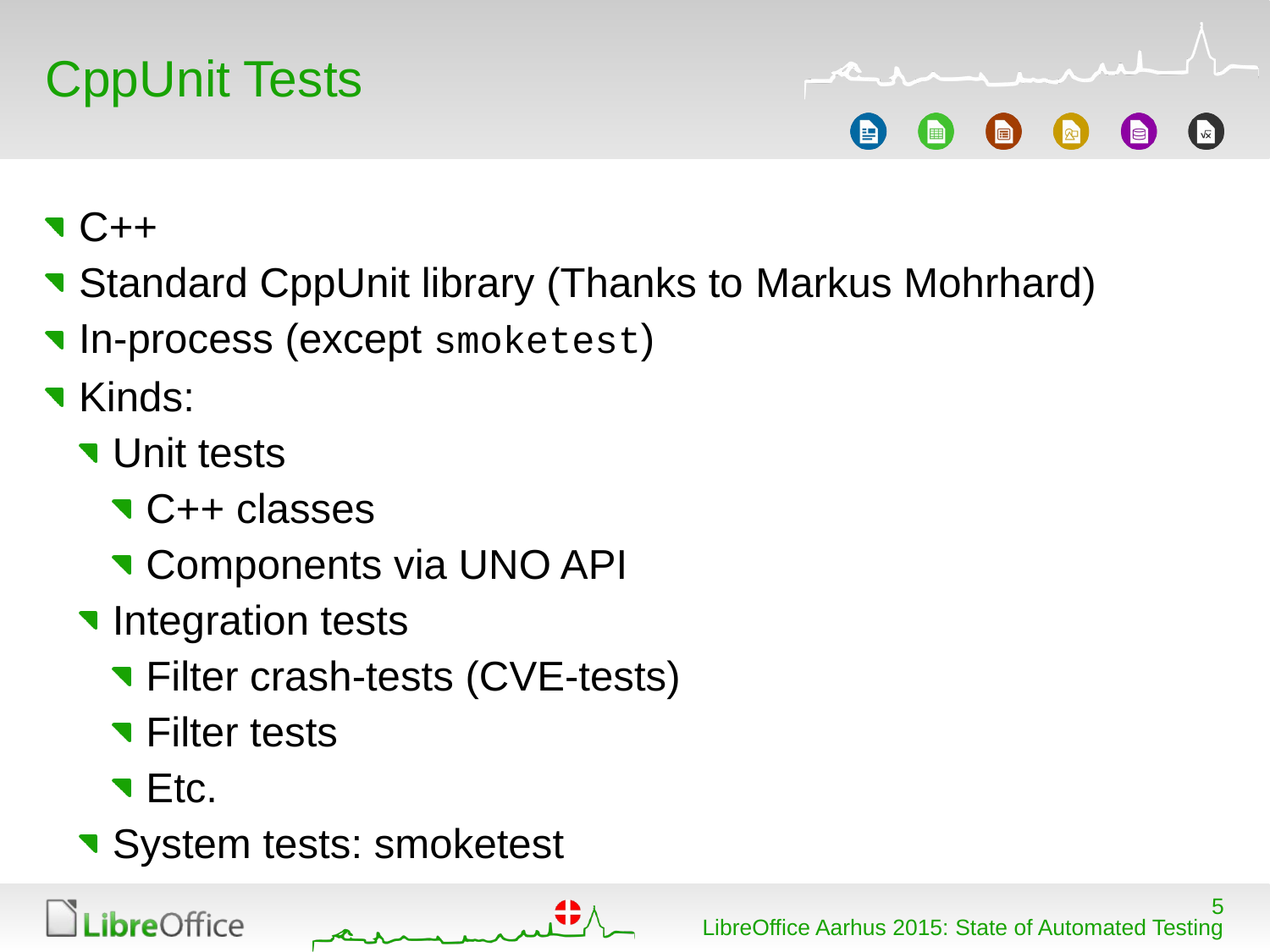

- **T** Filter test:
	- **Import file**
	- **T** Check some properties were imported correctly
	- **Export file, import again**
	- **T** Check properties were round-tripped correctly
- --with-export-validation validates every exported file
	- **v** ODF Validator
	- **v** OOXML Validator



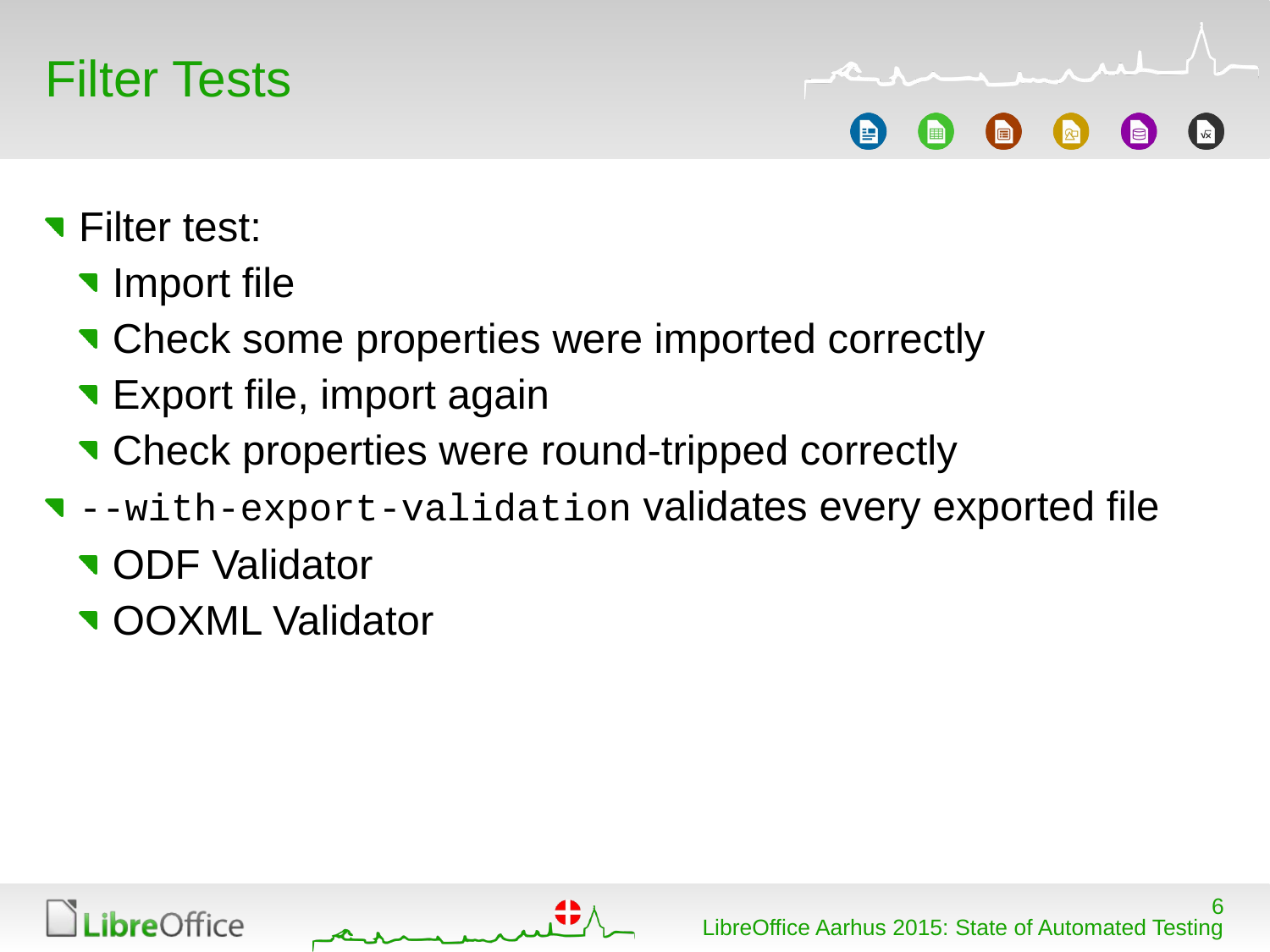# CppUnit Test Growth

 $\vert$ v $\bar{x}$ E E 同

CppUnit Tests

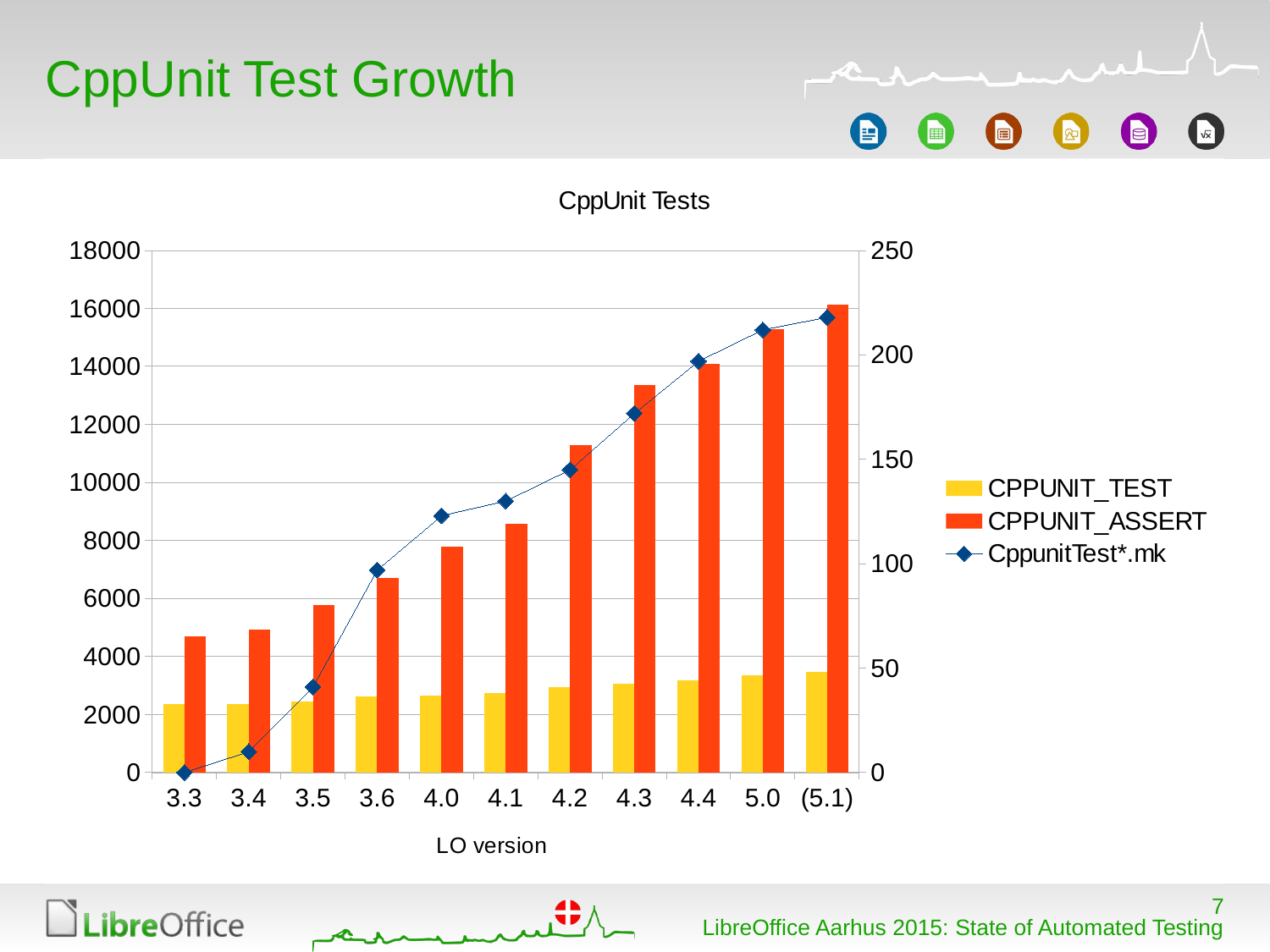## JUnit Tests

- Java
- **Standard JUnit library**
- **Kinds:** 
	- **V** Unit tests in-process
		- **V** URE Java binding
	- "Complex" tests out-of-process Remote UNO
		- Unit tests of components
		- Integration tests



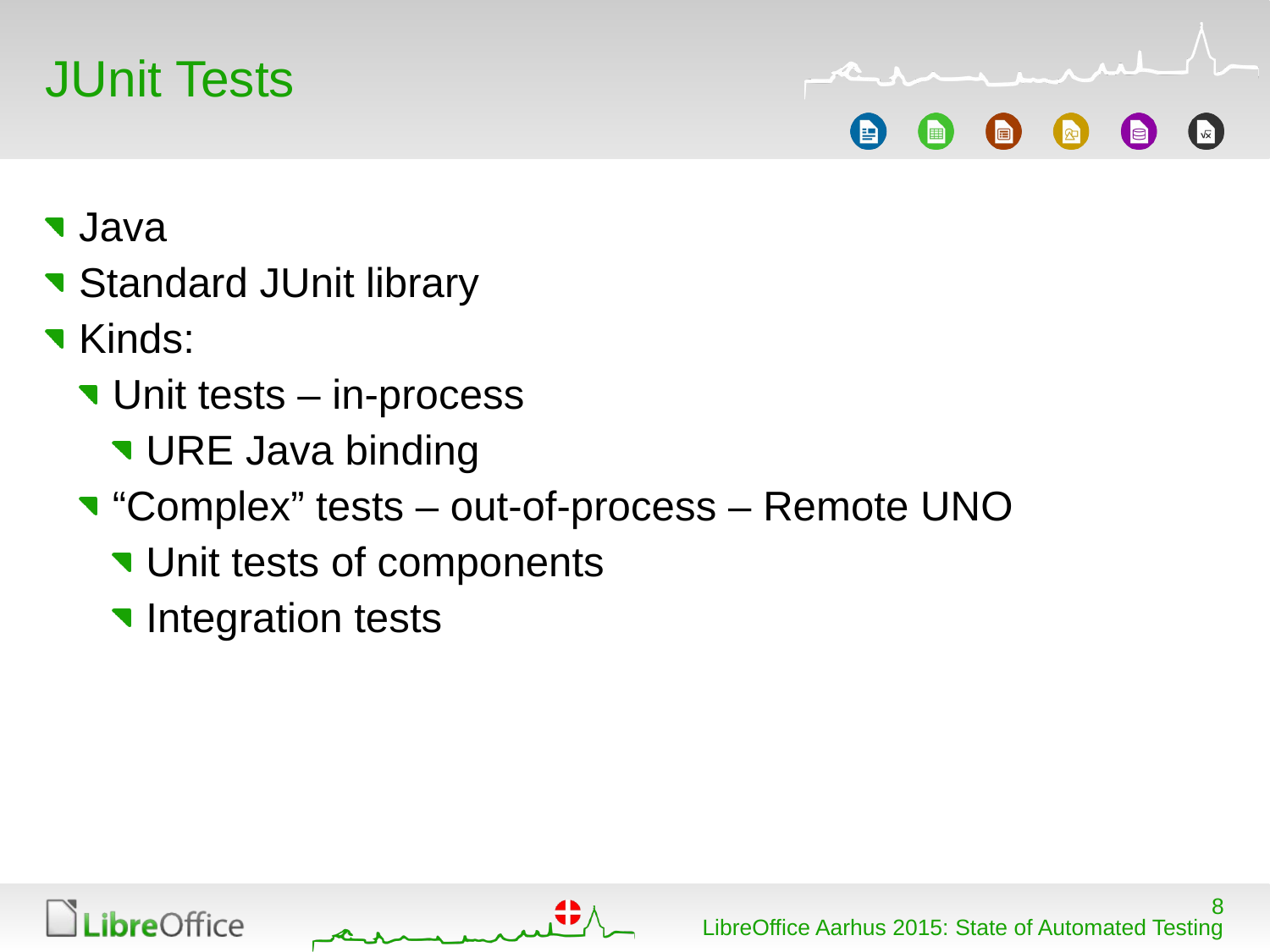## JUnit Test Growth

**Libre**Office

 $\sqrt{x}$ P a h ⊯ la

LibreOffice Aarhus 2015: State of Automated Testing



JUnit Tests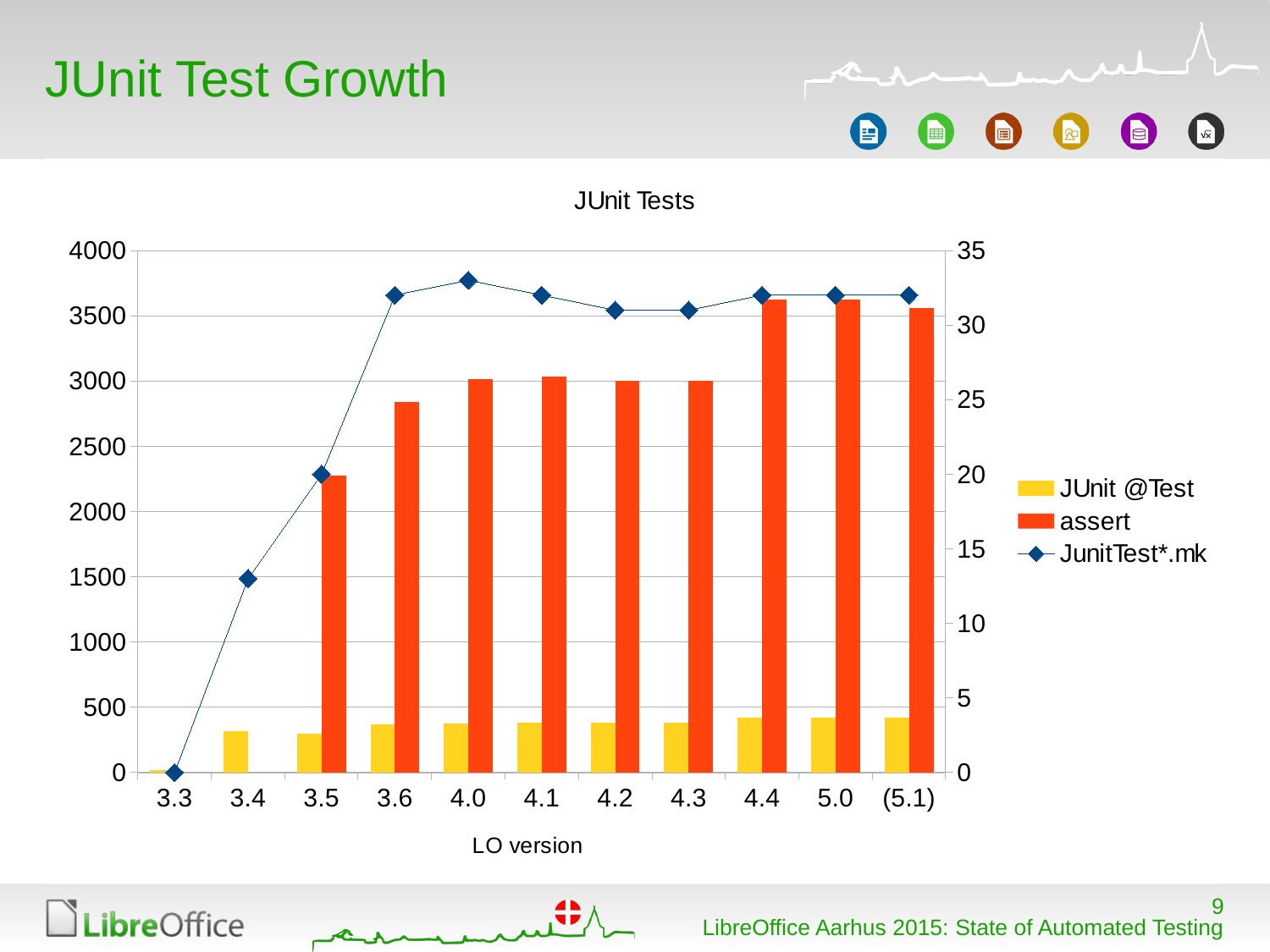# qadevOOo "unoapi" Tests



- Java
- **T** Custom test framework
- Out-of-process Remote UNO
- **v** Obscure test code
- **v** "black-box", overly generic tests
- **T** Kinds
	- **V** Unit tests components via UNO API



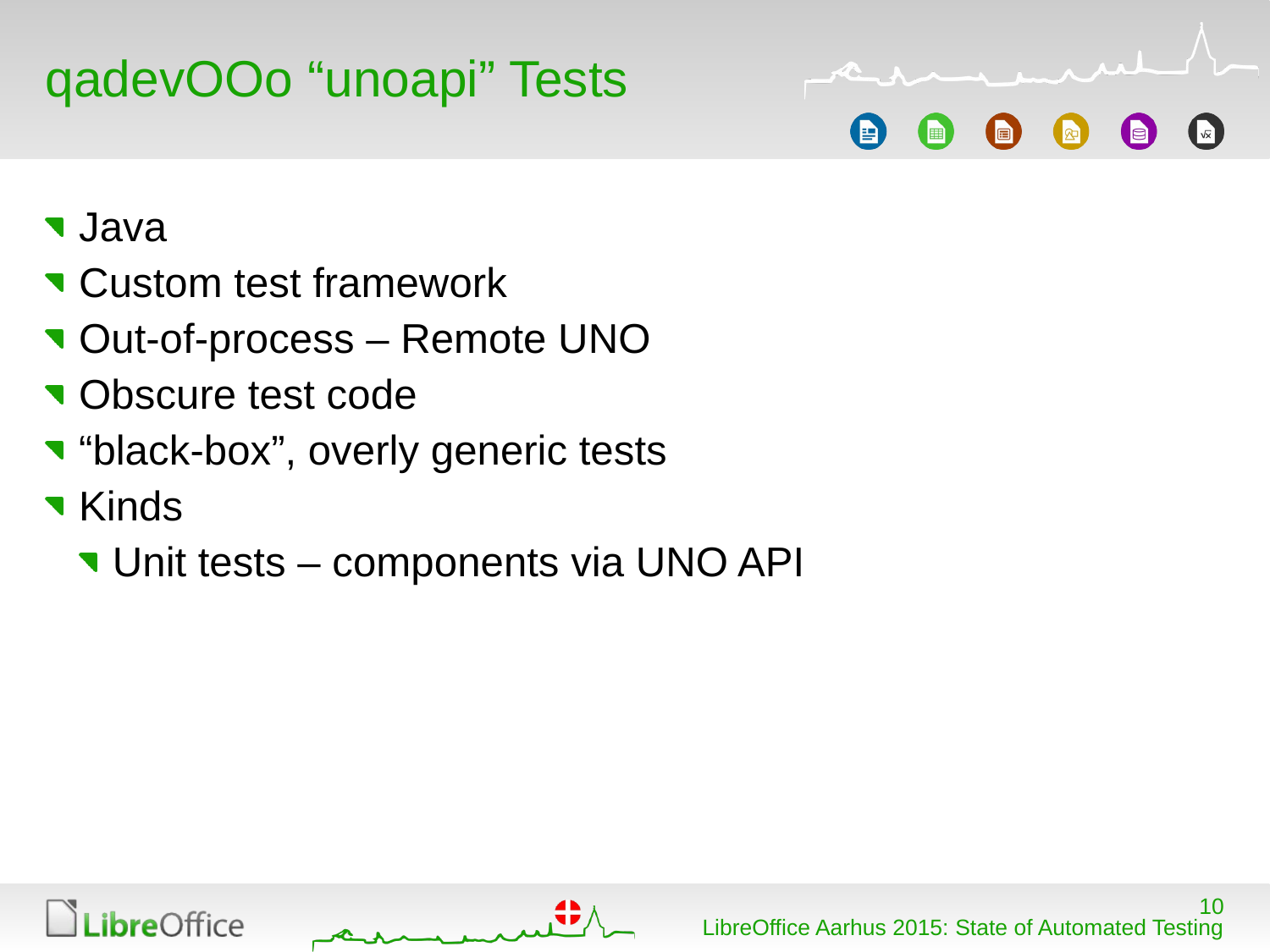

#### qadevOOo Test Non-Growth

LibreOffice Aarhus 2015: State of Automated Testing

E

圃

恒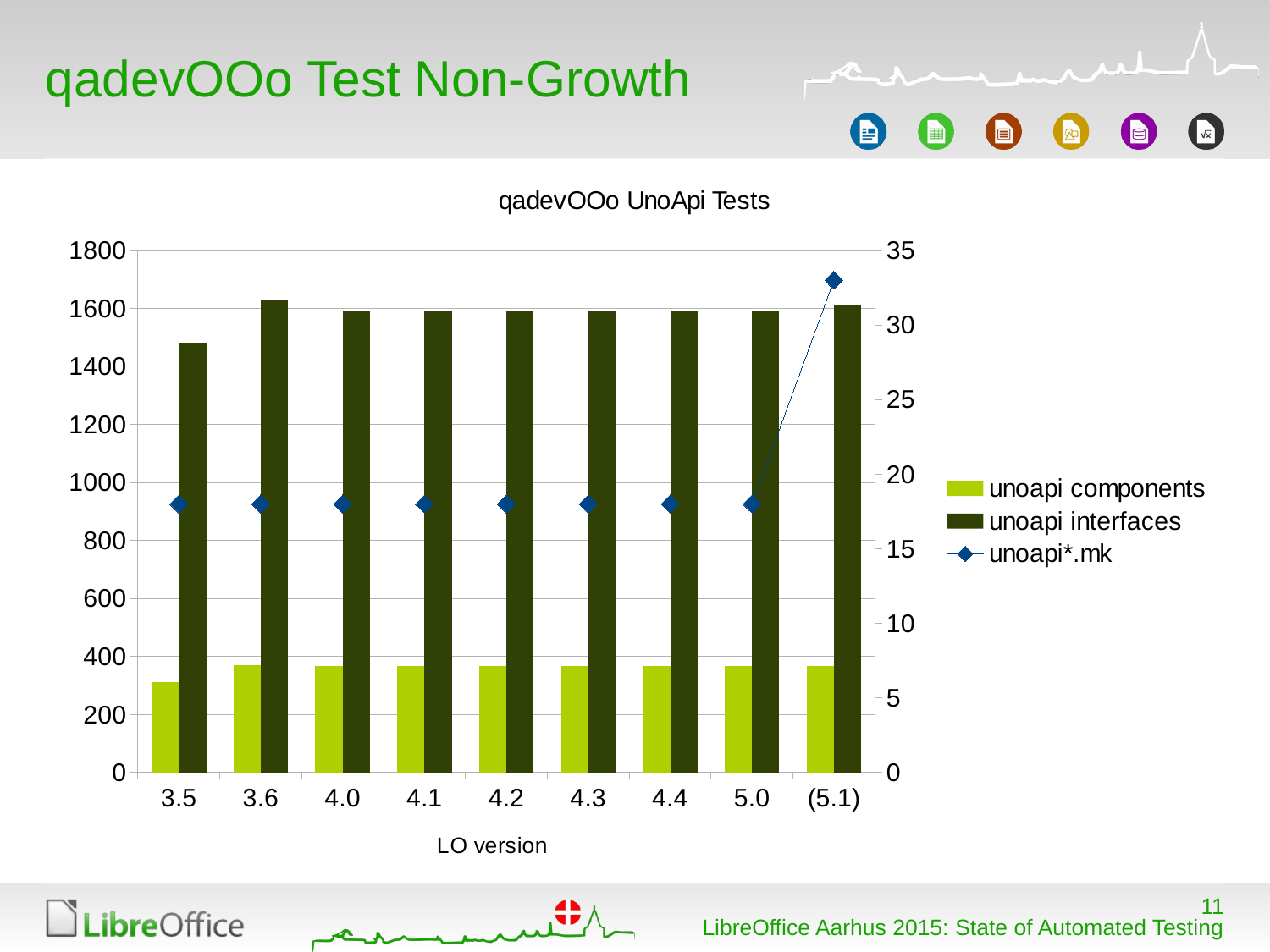## Python Tests

- Python
- Standard unittest library
- **In-process**
- **Thanks to David Ostrovsky**
- **Kinds:** 
	- **V** Unit tests PyUNO binding
	- **V** Unit tests components via UNO API



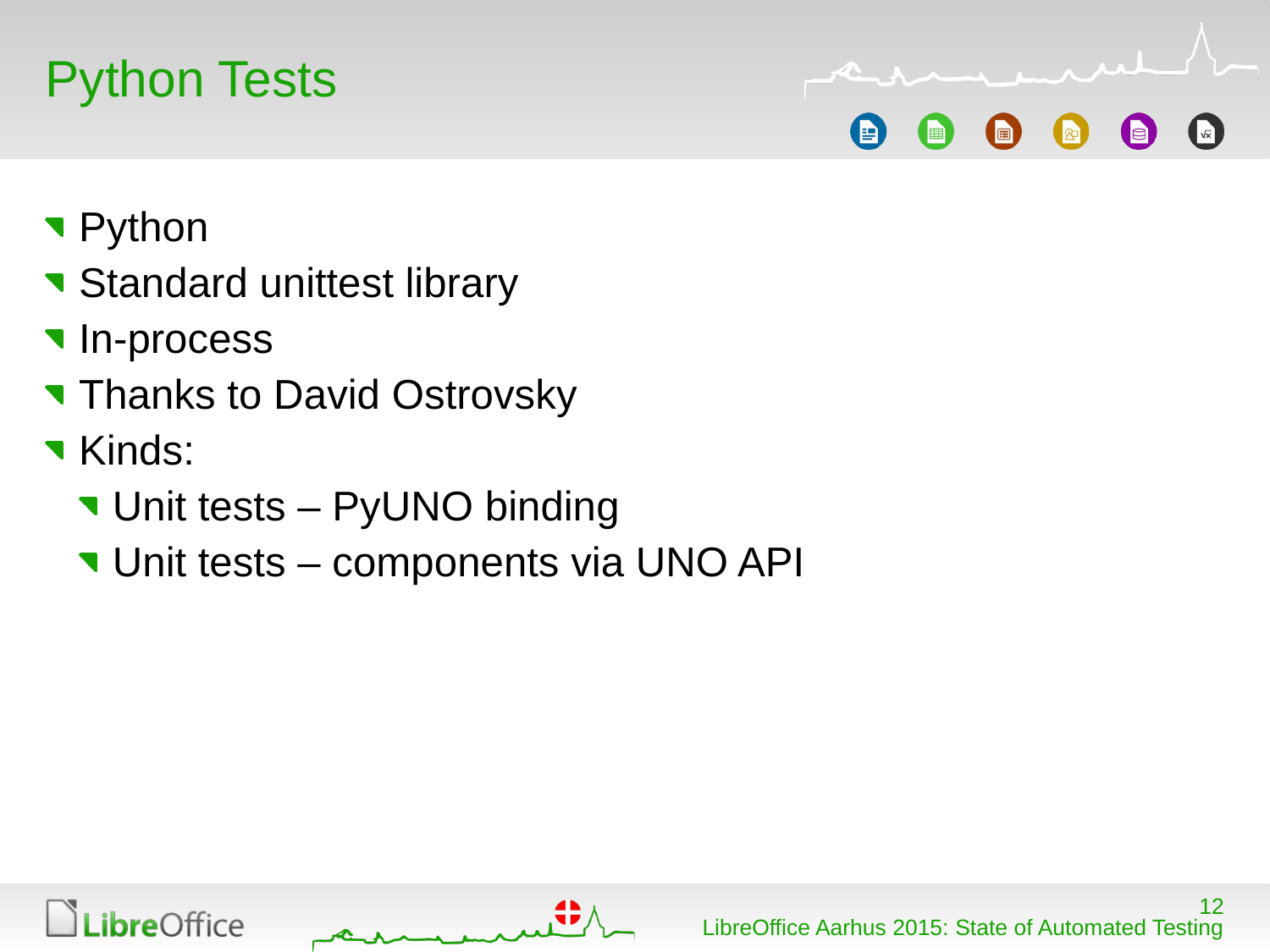

 $\sqrt{x}$ 圃 同 I∕R

Python unittest Tests

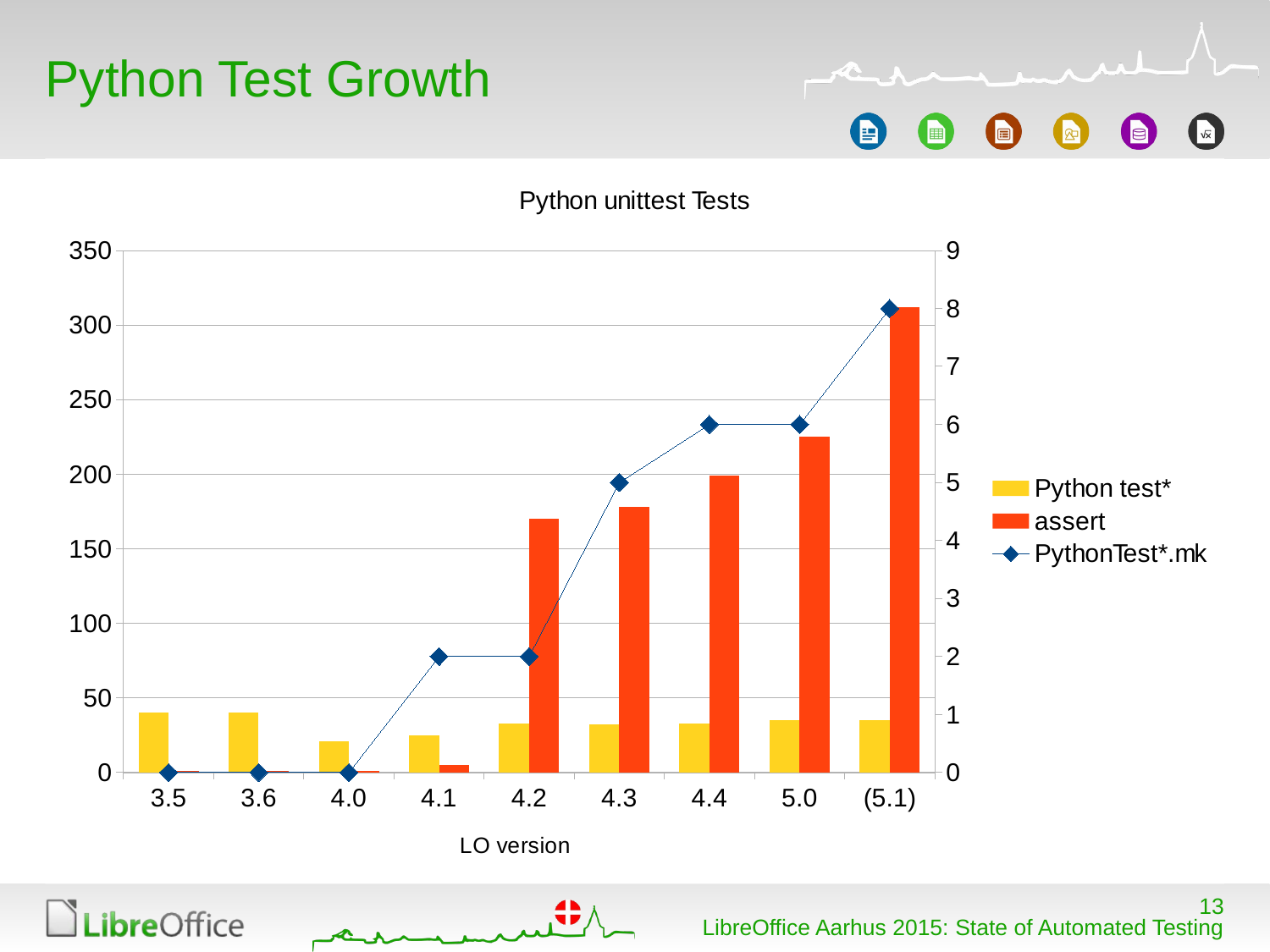

### Tests Run by make check

"make check"

(F)

h

B

⊯

 $\vert$   $\sqrt{\times}$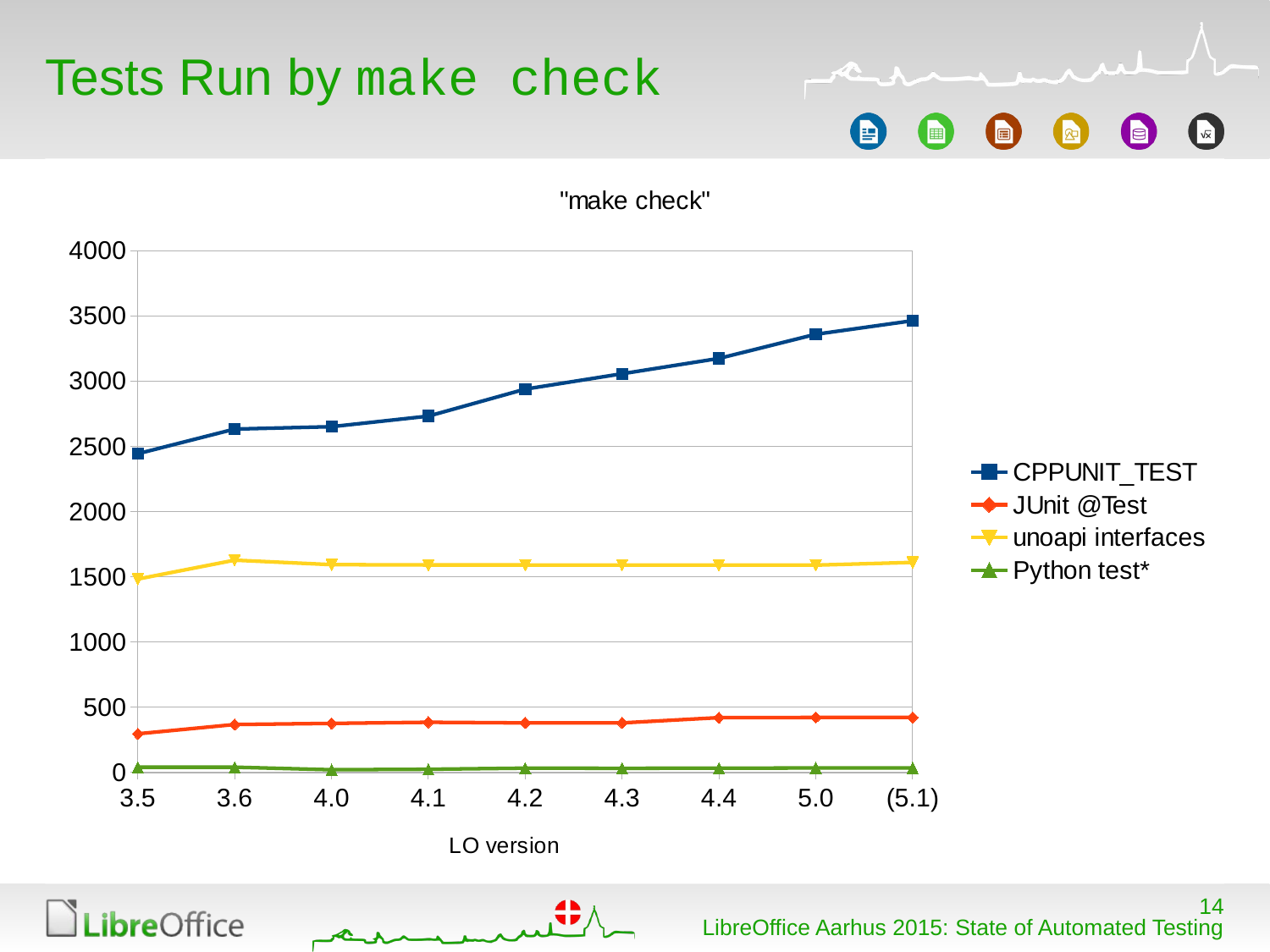## Requirements Checklist

R E  $\blacksquare$  $\left( \begin{matrix} 1 \\ 2 \end{matrix} \right)$ i bi  $\sqrt{2}$ 

لمبر

|                               | Std. libs                  | make<br>check              | <b>Reliable</b>            | Fast                       | <b>Defect</b><br>localization | Debug<br>-able             |
|-------------------------------|----------------------------|----------------------------|----------------------------|----------------------------|-------------------------------|----------------------------|
| <b>AutoTest /</b><br>testtool | $\boldsymbol{x}$           | $\boldsymbol{X}$           | $\boldsymbol{x}$           | $\boldsymbol{x}$           | $\boldsymbol{X}$              | $\sum_{\mathbf{r}}$        |
| CppUnit<br>"unit-test"        | $\boldsymbol{\mathscr{C}}$ | $\boldsymbol{\mathscr{C}}$ | $\boldsymbol{\mathscr{C}}$ | $\boldsymbol{\mathscr{C}}$ | V                             | $\boldsymbol{\mathscr{C}}$ |
| CppUnit<br>"filter-test"      | $\boldsymbol{\mathscr{C}}$ | $\boldsymbol{\mathcal{U}}$ | $(-)$                      | $\boldsymbol{\mathscr{C}}$ | $\boldsymbol{X}$              | $\boldsymbol{\mathscr{C}}$ |
| <b>JUnit</b><br>"complex"     | $\boldsymbol{\mathscr{C}}$ | $\boldsymbol{\mathcal{U}}$ | $(-)$                      | $\boldsymbol{\mathcal{U}}$ | V                             | $\boldsymbol{x}$           |
| qadevOOo<br>"unoapi"          | $\boldsymbol{x}$           | $\boldsymbol{\mathcal{U}}$ | $(-)$ / $\times$           | $(-)$ / $\checkmark$       | $\boldsymbol{x}$              | $\boldsymbol{x}$           |
| Python<br>unittest            | $\boldsymbol{\mathscr{C}}$ | $\boldsymbol{\mathcal{U}}$ | $\sqrt{2}$                 | V                          | $\boldsymbol{\mathcal{U}}$    | $(-)$                      |



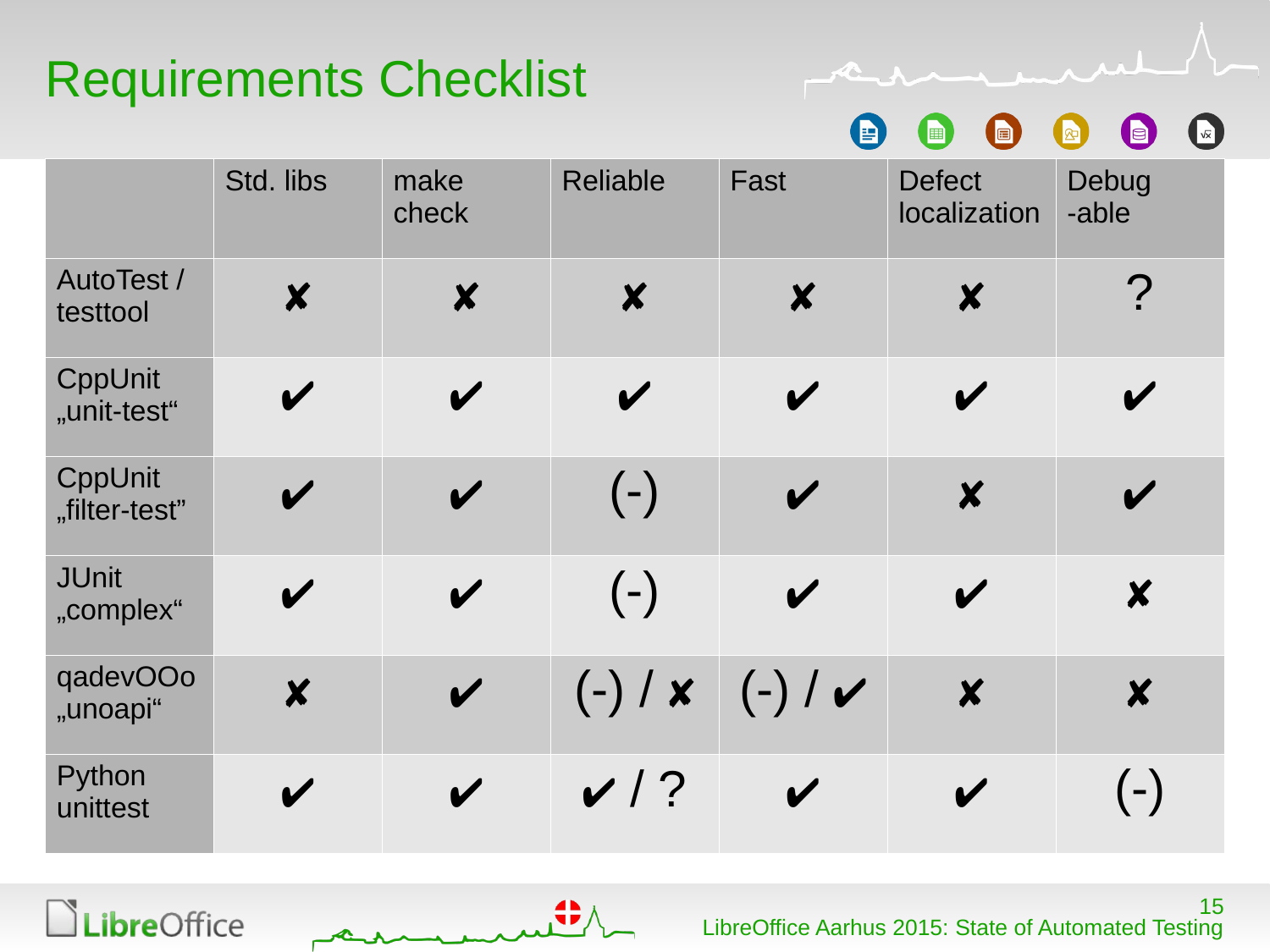## Better Testing With Assertions

- Use assert() liberally in the product code to detect invalid states
- Assertion failure → abort and test failure
- **But not necessarily good defect localization**



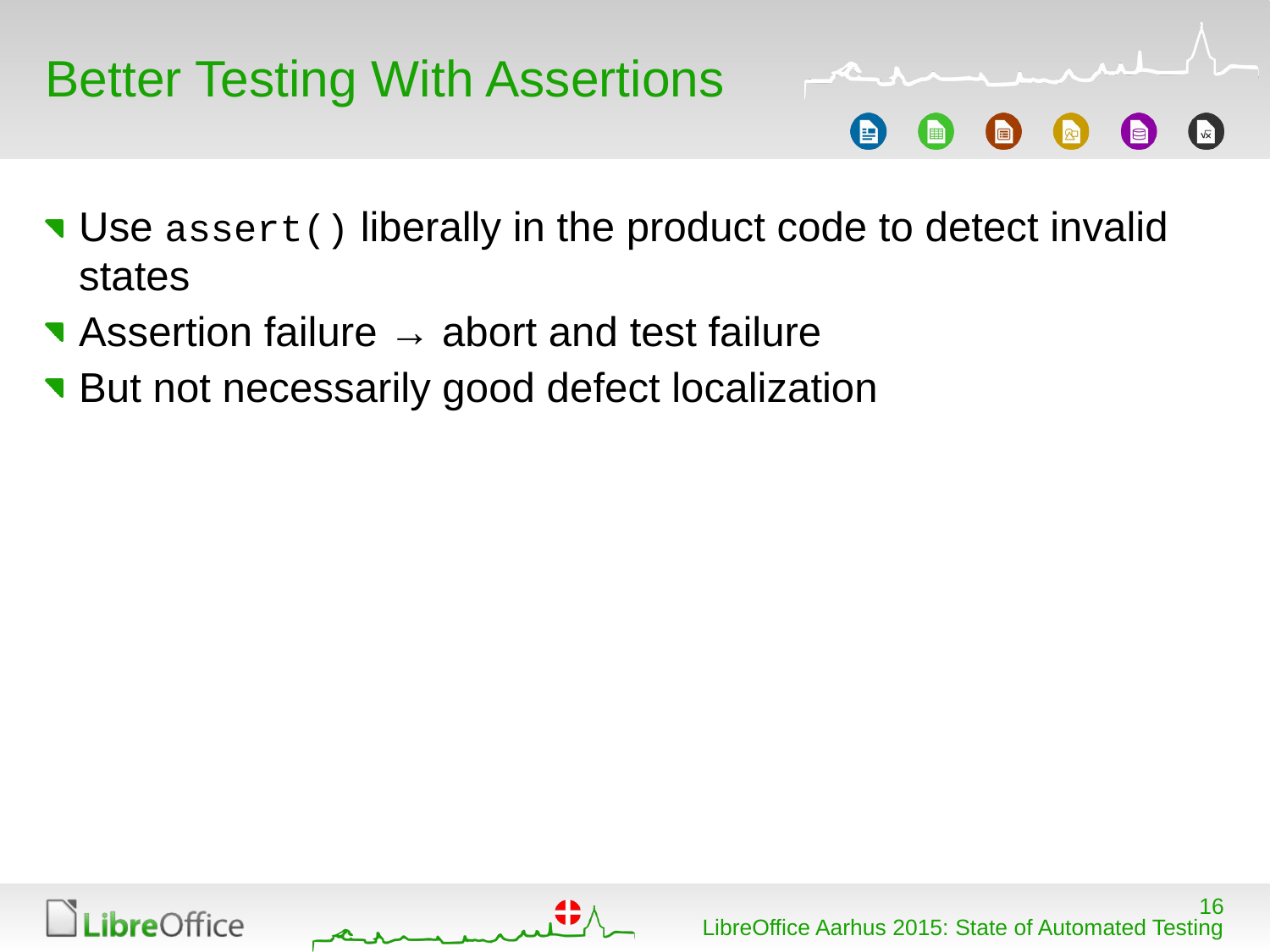



assert()

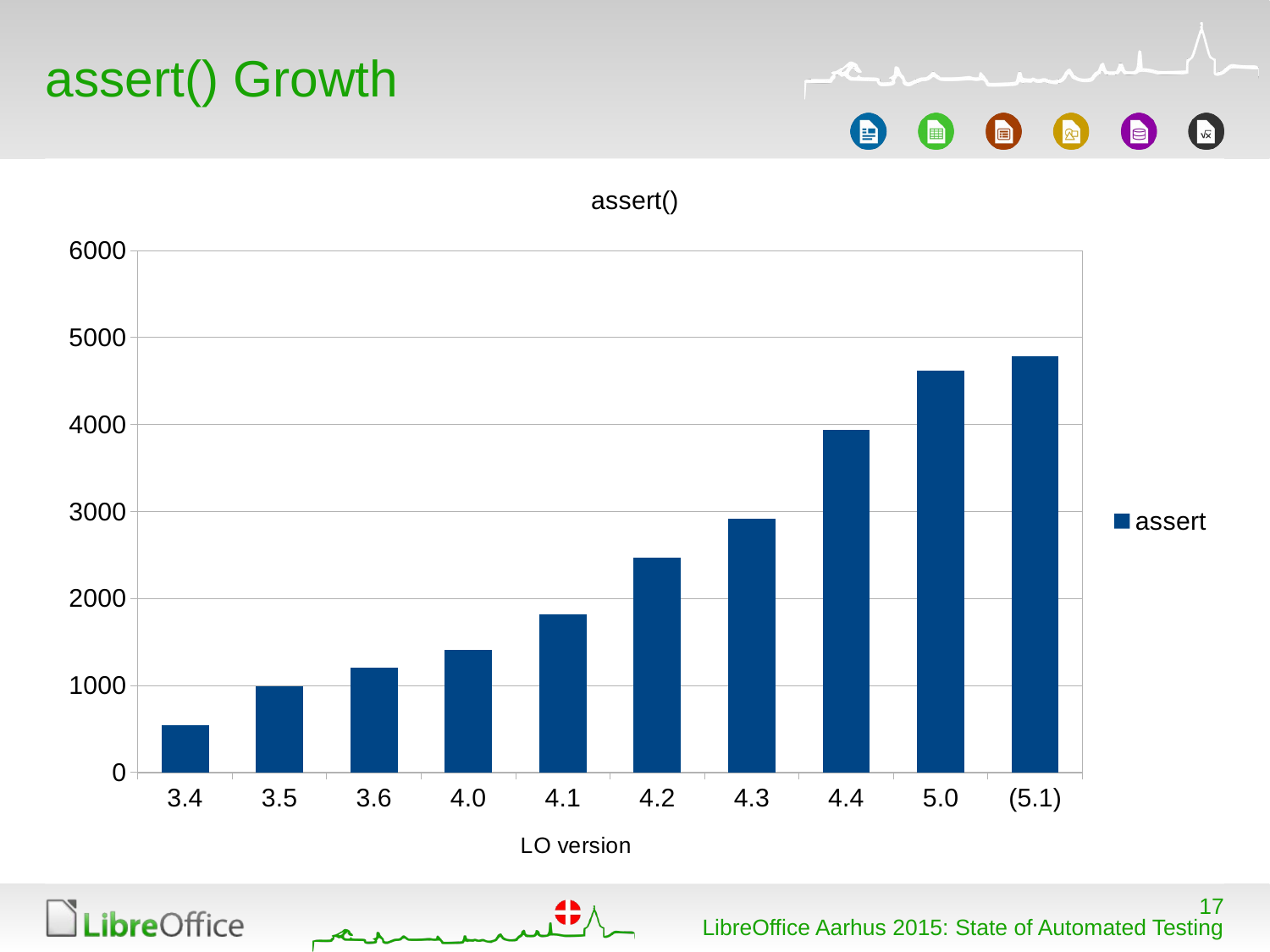



- GCC -fprofile-arcs -ftest-coverage
- **T[LCOV](http://ltp.sourceforge.net/coverage/lcov.php)**
- <http://lcov.libreoffice.org/>
- **V** Updated daily
- **Thanks to Maarten Hoes**



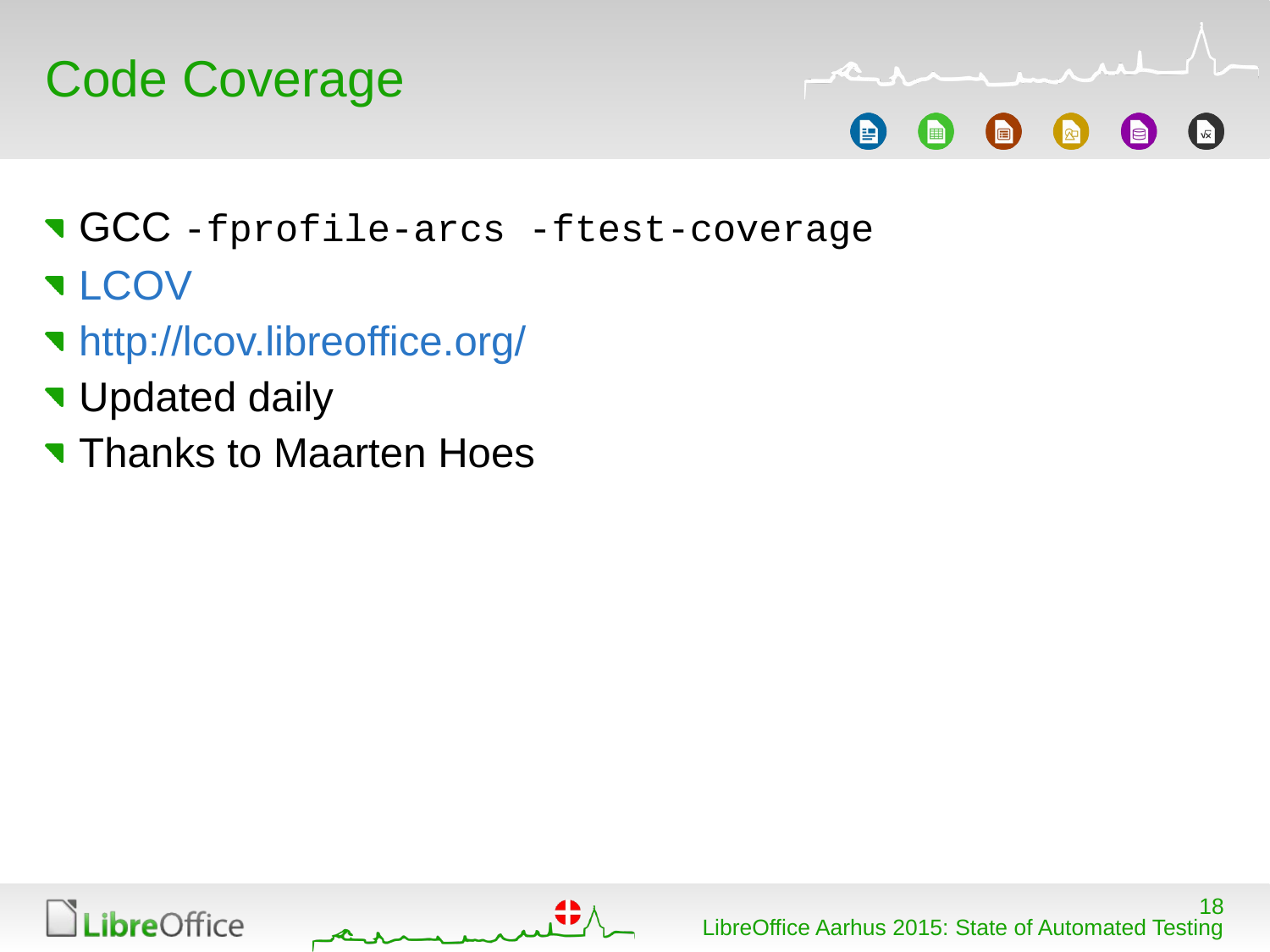

LCOV Code Coverage

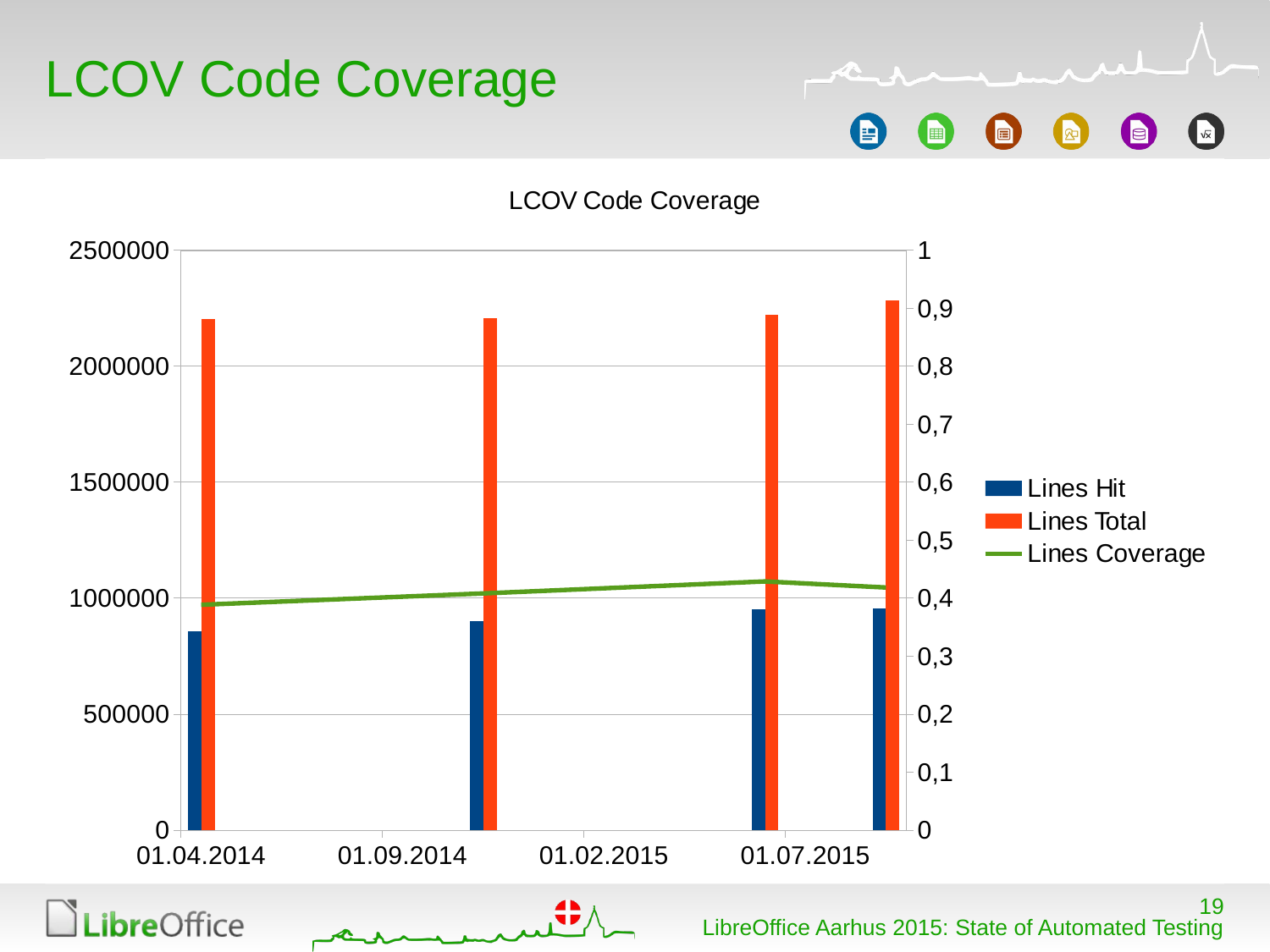#### More Tests

- **T** "Crash Testing"
	- **Import and export 80k documents**
	- **See talk by Caolán McNamara**
- **Performance test** 
	- **Callgrind profiling**
	- make perfcheck
	- <http://perf.libreoffice.org/>
	- **Additional out-of-tree tests in [test-files.git](git://gerrit.libreoffice.org/test-files.git) repo**
	- Thanks to Matúš Kukan, Laurent Godard, Norbert Thiebaud